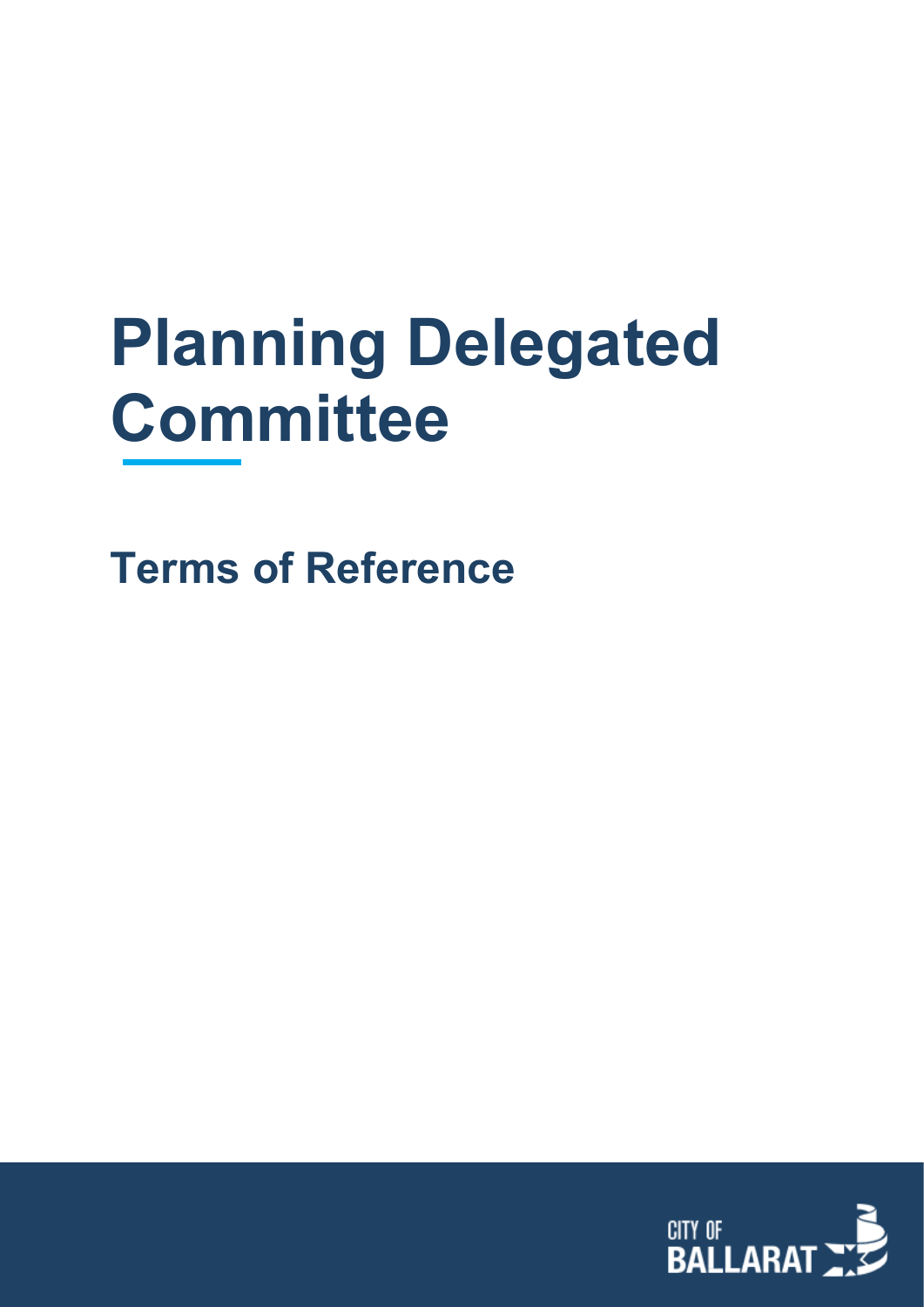

# **Contents**

| 1 <sub>1</sub>   |  |
|------------------|--|
| 2.               |  |
| 3 <sub>1</sub>   |  |
| $\overline{4}$ . |  |
| 5 <sub>1</sub>   |  |
| 6.               |  |
| $\overline{7}$ . |  |
| 8.               |  |
| 9.               |  |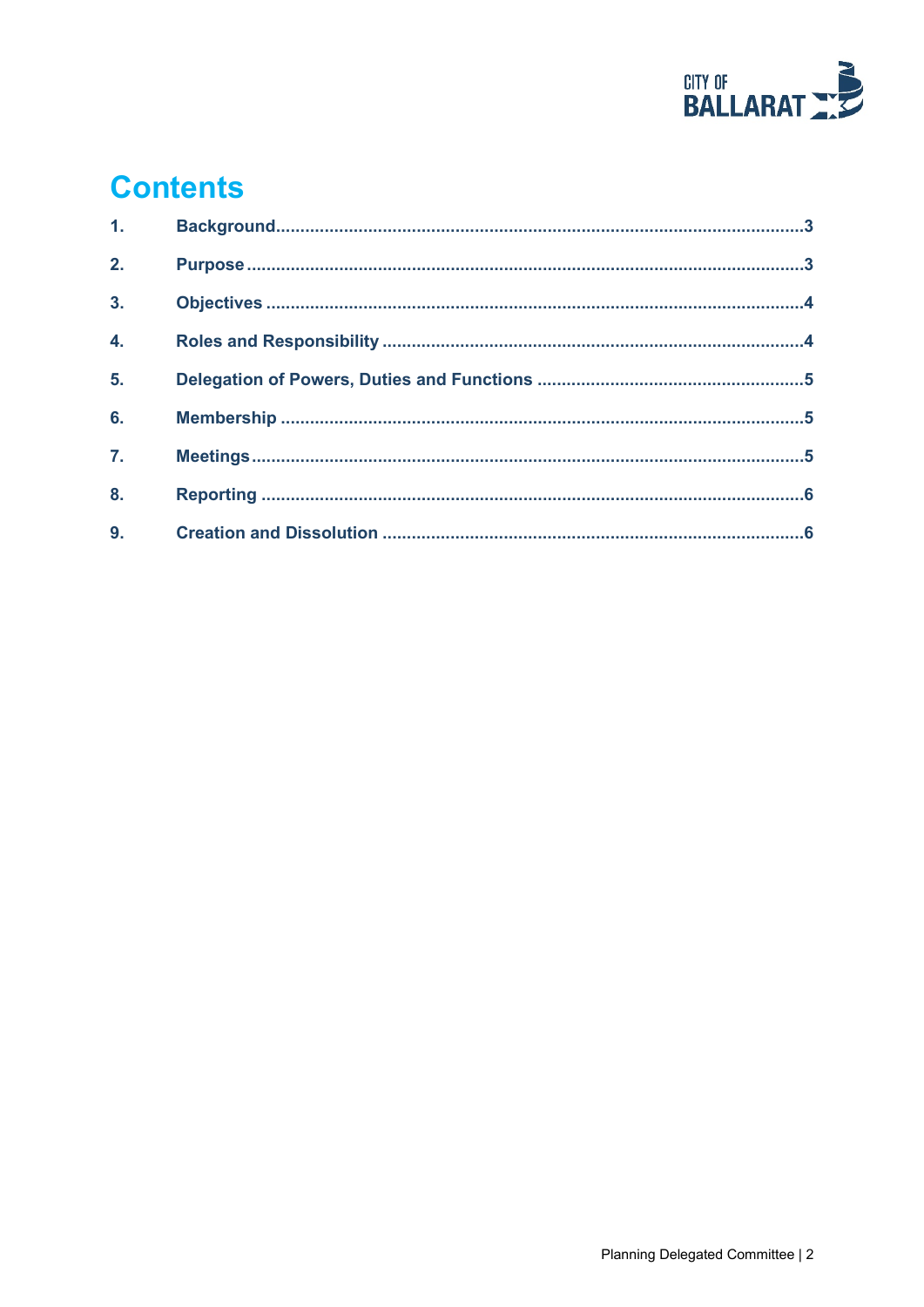

#### <span id="page-2-0"></span>**1. Background**

- 1.1. By this Terms of Reference document, the Ballarat City Council (Council) establishes the Planning Delegated Committee (Committee) pursuant to section 63 of the *Local Government Act 2020* (LGA). The Committee is established to oversee the implementation of matters as they relate to Statutory Planning and Strategic Planning under delegation from Council as the responsible Authority under the *Planning and Environment Act 1987.*
- 1.2. The purpose of the Planning Delegated Committee is to:
	- 1.2.1 Assess and determine planning permit applications which cannot be assessed and determined by Council officers under delegation and/or which are 'called in' by Councillors or are otherwise referred at the discretion of the Council officer;
	- 1.2.2 provide Council with advice and recommendations with respect to relevant strategic planning matters to assist its decision making for the community in Ballarat; and
	- 1.2.3 make decisions in relation to proposed Planning Scheme amendments as permitted by the *Planning and Environment Act 1987*, in particular to seek authorisation of an amendment and to refer submissions to a panel.
- 1.3. The members of a Delegated Committee have the powers, duties and functions of Council as set out in these Terms of Reference and the Instrument of Delegation. These Terms of Reference set out the structure and basis on which the Committee can make decisions for and on behalf of Council.
- 1.4. These Terms of Reference are authorised by a resolution (R205/20) Council passed on 12 August 2020.

#### <span id="page-2-1"></span>**2. Purpose**

The Committee is established for the purpose of:

- 2.1 Considering applications for planning permits which cannot be assessed and determined by Council officers under delegation and/or which are 'called in' by Councillors or are otherwise referred at the discretion of the Council officer;
- 2.2 Hearing submissions on matters relating to proposed Planning Scheme amendments;
- 2.3 Making decisions in relation to proposed Planning Scheme amendments as permitted by the *Planning and Environment Act 1987*, in particular seeking authorisation of an amendment and to refer submissions to a panel; and
- 2.4 Considering broader strategic planning policy directions/proposals and making recommendation to Council about such matters.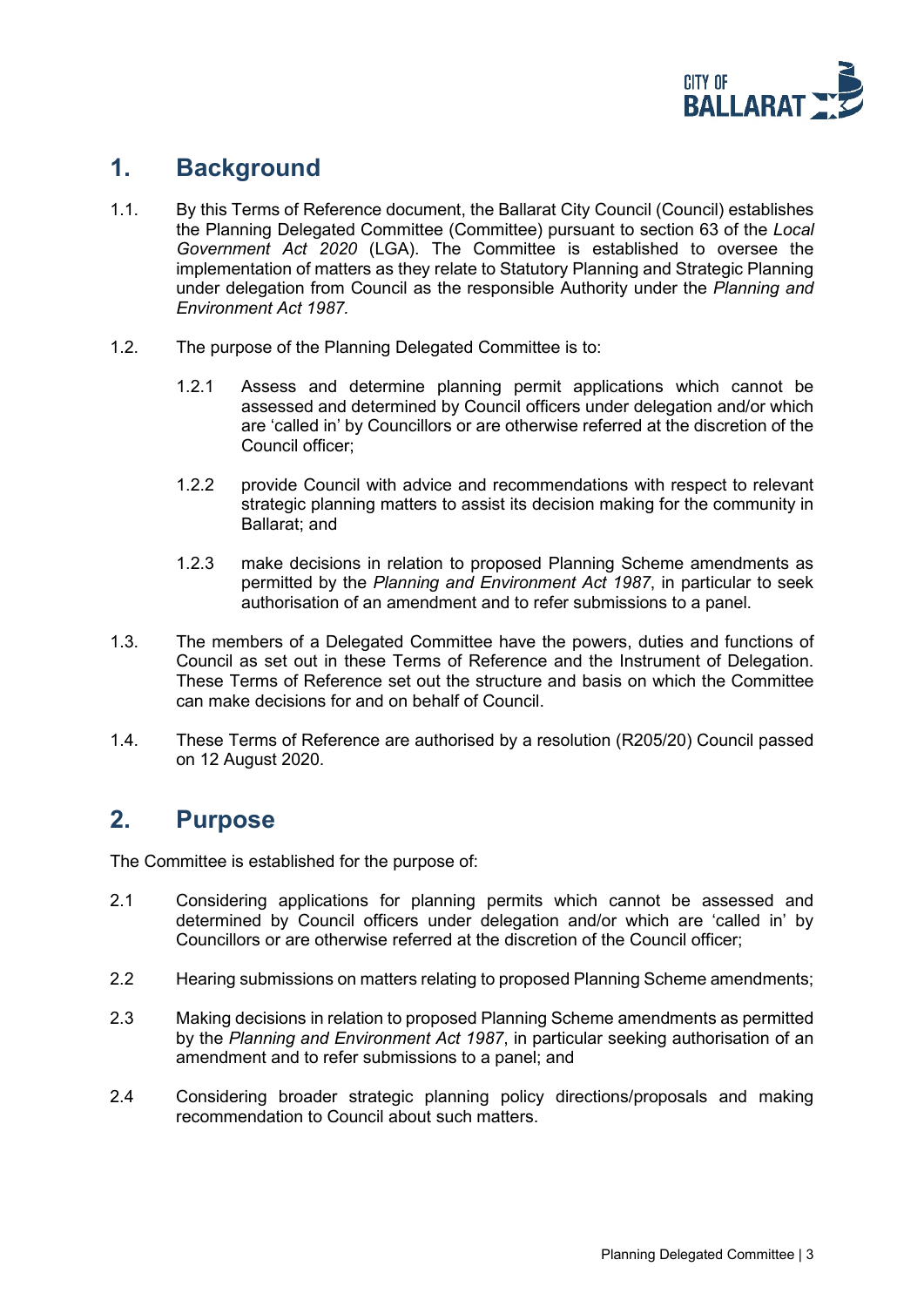

# <span id="page-3-0"></span>**3. Objectives**

The objectives of the Committee are:

- 3.1 To establish a process for consideration of applications for planning permits which are 'called in' by a Councillor or referred by a Council officer in their discretion (eg where they determine that the matter is of community interest or significant); and
- 3.2 To consider broader strategic planning policy directions/proposals, to make decisions under the *Planning and Environment Act 1987* (as far as possible), and to make recommendations to Council.

# <span id="page-3-1"></span>**4. Roles and Responsibility**

The role of the Committee is:

- 4.1 to exercise Council's powers and carry out Council's duties and functions, in accordance with these Terms of Reference and as permitted by the Instrument of Delegation, for:
	- a. the assessment and determination of any applications for planning permits as the responsible authority under the *Planning and Environment Act 1987*;
	- b. in relation to strategic planning matters, the:
		- i. consideration of strategic planning matters;
		- ii. hearing from submitters;
		- iii. seeking of authorisation from the Minister for Planning to proceed with a proposed Planning Scheme amendment;
		- iv. referral; of submissions to a panel under Part 8 of the *Planning and Environment Act 1987*; and
		- v. making recommendations to Council in respect of strategic planning issues; and
	- c. the referral of any planning submission to Council for decision;
- 4.2 to support the delivery of Council's obligations under the *Planning and Environment Act 1987;* and
- 4.3 to manage the implementation and ongoing review of strategic planning policies and strategies.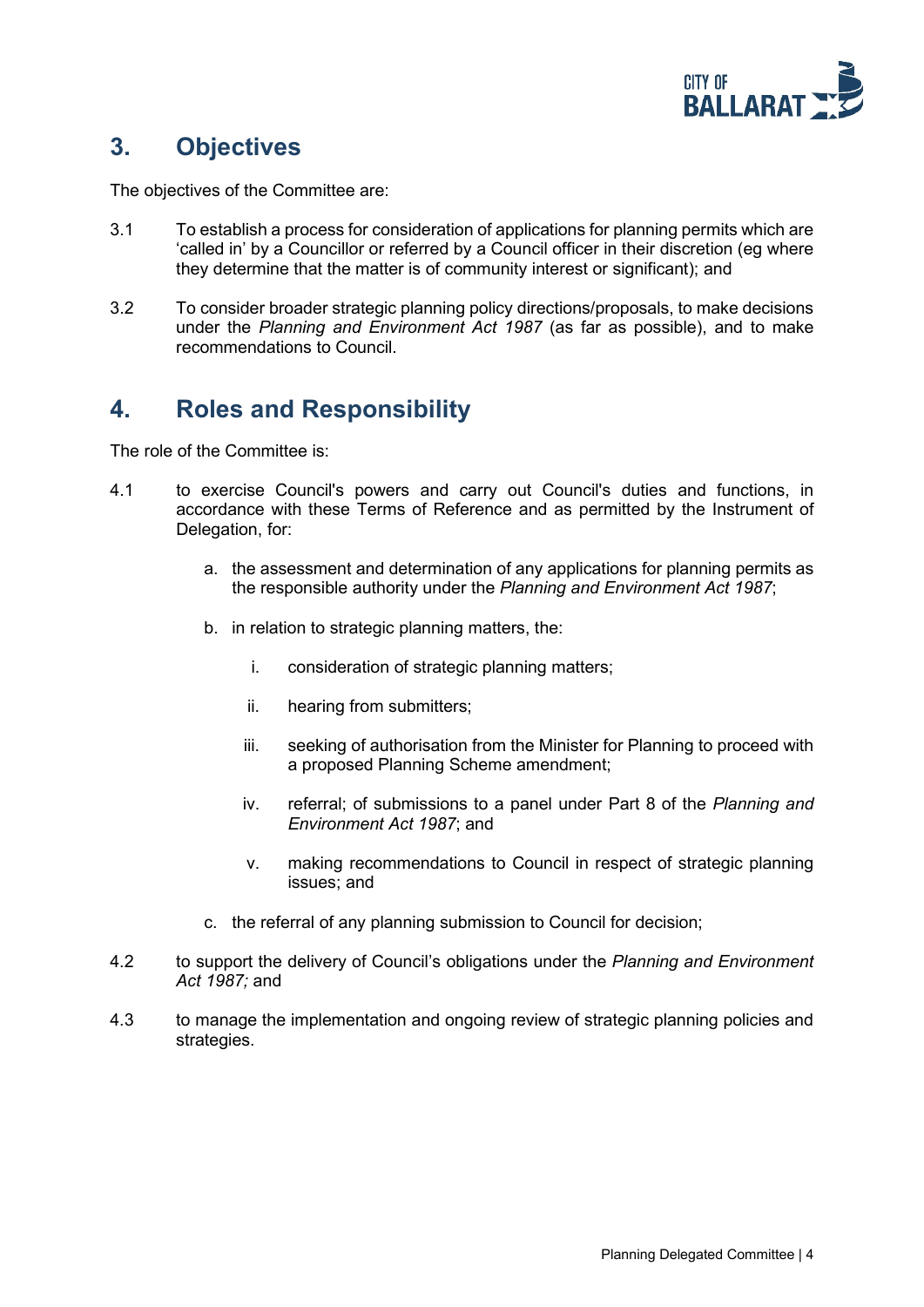

# <span id="page-4-0"></span>**5. Delegation of Powers, Duties and Functions**

- 5.1 In order to fulfil and carry out its purposes and objectives Council delegates to the members of the Delegated Committee, pursuant to section 11(1)(a) of the *Local Government Act 2020,* the powers, duties and functions set out in the Instrument of Delegation passed at Council on 22 July 2020 (R180/20) attached to these Terms of Reference.
- 5.2 The powers, duties and functions of Council conferred on the Committee by these Terms of Reference and Instrument of Delegation must be exercised in accordance with any guidelines or policies that Council may from time to time adopt.
- 5.3 Committee members are at all times expected to act in accordance with their responsibilities set out in Council's Governance Rules and the Committee Policy.

#### <span id="page-4-1"></span>**6. Membership**

- 6.1. The Committee will consist of all nine (9) Councillors:
- 6.2. Council Officers who attend the meetings of the Committee are to provide advice and support to the Committee and are not considered Committee members and do not have voting rights.
- 6.3. Each member of the Committee has and may exercise one equal vote on any question before the Committee for determination.
- 6.4. Council will revise the membership and voting rights of each Committee member as it sees fit.
- 6.5. The Councillor appointed by the Council or the Mayor will be the Chairperson of the Committee in accordance with section 63(2)(a) of the *Local Government Act 2020.*
- 6.6. If the Chairperson is absent from a Committee meeting, the Committee will select a temporary Chairperson to chair the Committee meeting.
- 6.7. All of the Committee members must submit primary and ordinary returns to Council in accordance with section 81 of the *Local Government Act 1989* and after 24 October 2020, initial personal returns and biannual personal returns in accordance with sections 133 and 134 of the *Local Government Act 2020.*

# <span id="page-4-2"></span>**7. Meetings**

- 7.1 Unless Council resolves otherwise, Committee meetings must be conducted in accordance with:<br>7.1.1 Council's
	- Council's Governance Rules;
	- 7.1.2 section 61 *Local Government Act 2020*; and
	- the Committee's discretion, as exercised from time to time.
- 7.2 The Committee will meet once each month, or with frequency as determined by resolution of Council, or in the absence of such a resolution, with such greater frequency as agreed by the Committee from time to time.